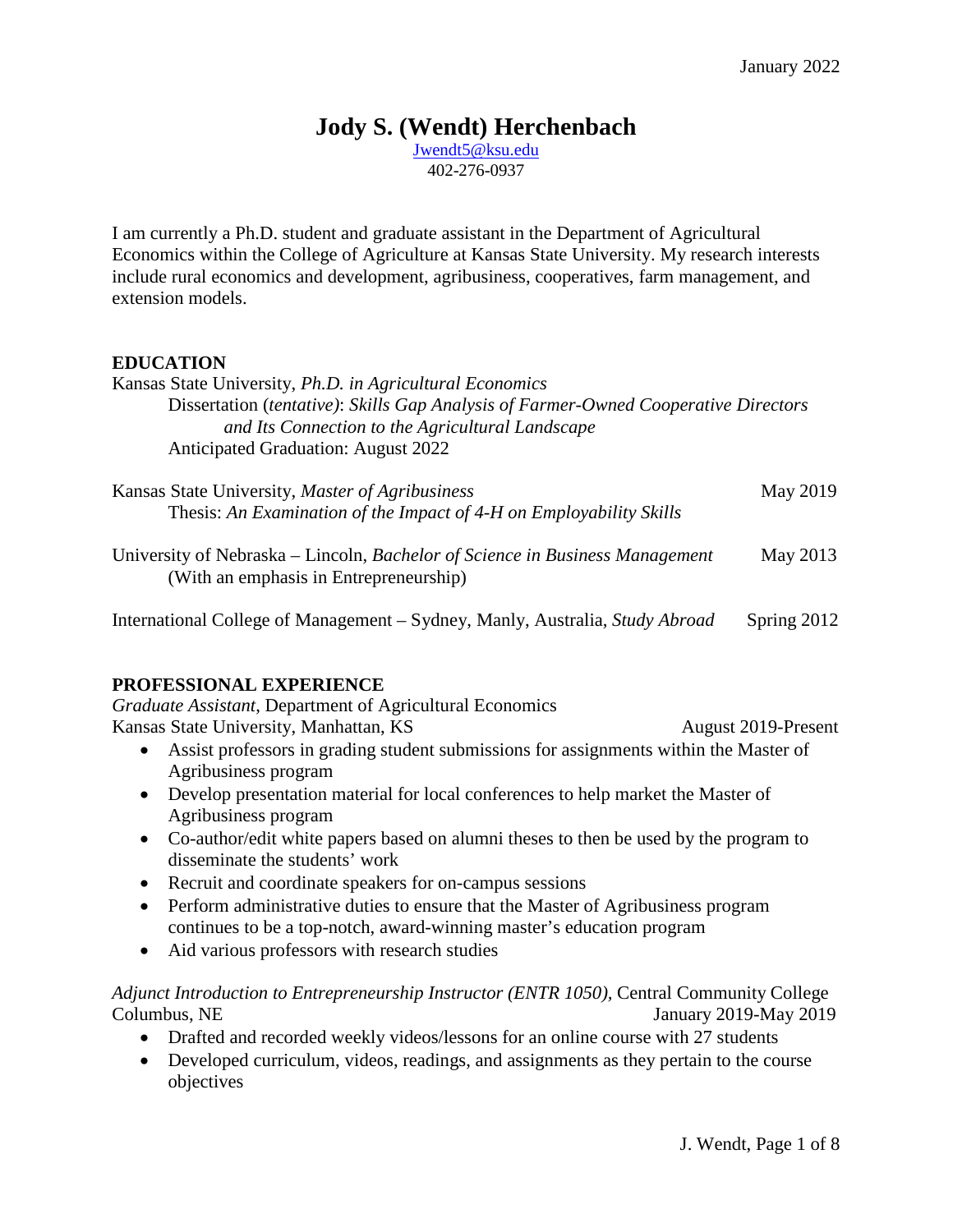- Engaged with students regularly in online class discussions and through individual consultations as needed
- Helped students navigate the course through the online classroom portal throughout the semester on the Moodle platform
- Graded assignments and projects; provided regular feedback to students

# *Academic Success Center Tutor*, Central Community College

Columbus, NE Columbus, NE

• Tutored students in the evenings once or twice per week in the Academic Success Center on the Columbus campus. Subjects included economics, math, statistics, English/writing, sciences, public speaking, psychology, etc.

## **RELATED EXPERIENCE**

*Loan Administrative Assistant*, Columbus Bank & Trust Columbus, NE August 2018-August 2019

- Prepared loan documents for new loans and/or renewals mainly agriculture, commercial, and consumer loans
- Assisted in collecting financial history for new or existing loan customers provide credit analysis printouts for loan officers to aid in their credit decisions
- Examined title searches as they pertain to loan closings for both property and vehicle titles
- Completed loan closing checklists and assembled loan files
- Kept loan files up-to-date with customer information, ID's, insurance proofs, flood certificates, security documents, deeds of trust, etc.
- Collected customer loan payments
- Aided the frontline staff with teller responsibilities as needed

#### *Extension Assistant/4-H Youth Coordinator*, Nebraska Extension in Platte County Columbus, NE August 2014-July 2018

- Coordinated the School Enrichment program in Platte County by presenting the program offerings from our staff to 170 classroom teachers and principals through face-to-face meetings. As a result, roughly 5,500 youth were reached through our programs each year.
- Taught Agriculture Literacy, Business, Life Skills, Leadership, and Science to roughly 1,500 students in grades K-8 each year through the 4-H School Enrichment program in Platte County.
- Planned and coordinated 4-H Special Event Days that reached roughly 1,500 students in grades 2-6 each year that focused on Leadership, Healthy Living, Water and Natural Resources, Science, and Agriculture Literacy.
- Co-led the middle school team within the Youth Entrepreneurship and Business Opportunities (YEBO) Issue Team to create and implement the INVENTure Day Program, which is designed to help youth in grades 5-8 increase their knowledge of local businesses, business owners, and community opportunities and to identify potential entrepreneurial careers. Roughly 700 students from across the state were reached each year through these programming efforts.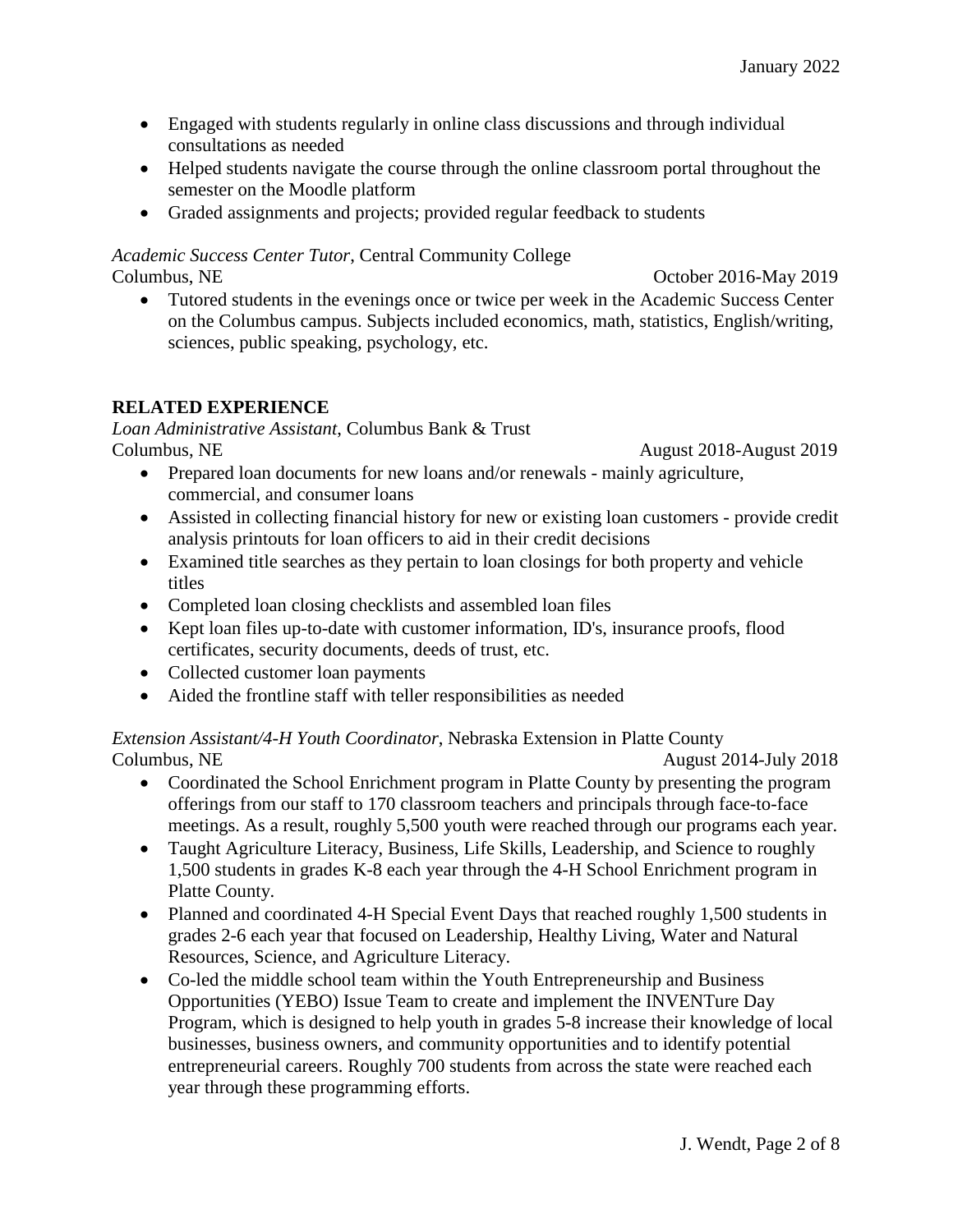- Orchestrated various activities and lessons covering several topics for the 4-H after school program in Platte County.
- Attended 4-H Club meetings and led a variety of activities with 4-H club members.
- Planned Discovery Days and Day Camp activities for 4-H camps during the summer months that helped youth explore their creativity and interests in other skills such as baking, sewing, engineering, and design.
- Explored new partnerships and sponsors to help carry out our 4-H program as a whole, such as raising money to offset costs for workshop/camp participants and finding volunteers and speakers for different educational events.
- Helped coordinate judges for the Platte County Fair and helped organize the 4-H static exhibits each year.
- Coordinated and managed youth, adults, and inventory with the 4-H Concession Stand at the Platte County Fair each year, which served as the only fundraiser for the Platte County 4-H Council.
- Facilitated recruitment activities for the Platte County 4-H program as a whole to prospective youth by staying involved in the local communities.
- Collaborated with other Extension professionals across Nebraska to develop new programs and curriculum and to implement such programs throughout the state.

## **PUBLICATIONS**

Briggeman, B., O'Brien, D., **Wendt, J.** (2020). "Economic Assessment of Kansas Agricultural and Rural Industries and Investments." College of Agriculture, Kansas State University. Report.

Mbamba, A., Amanor-Boadu, V., **Wendt, J.** (2020). "Consumer Color Preferences and the Economics of Bean Consumption in Malawi." Department of Agricultural Economics, Kansas State University. White paper.

Stutzman, A., Amanor-Boadu, V., **Wendt, J.** (2020). "A Meta-Analysis of Willingness to Pay for Local Beef." Department of Agricultural Economics, Kansas State University. White paper.

Trattles, S., Harris, K., **Wendt, J.** (2020). "Current State of Economics of Southwest Michigan Blueberries." Department of Agricultural Economics, Kansas State University. White paper.

Hoffman, L., Shroeder, T., **Wendt, J.** (2019) "Hedonic Pricing Models for Red Angus Bulls." Department of Agricultural Economics, Kansas State University. White paper.

**Wendt, J.** (2017). Platte County School Enrichment Program Celebrates 40 Years. Norfolk, Nebraska: Norfolk Daily News: 4-H Special Edition 2017.

**Wendt, J.** (2016). Entrepreneurs Creatively Solving Problems in 4-H. Lincoln, Nebraska: Spotlight on 4-H. Nebraska Extension 4-H Newsletter. [http://extension.unl.edu/statewide/platte/Newsletters/Spotlight%20May2016.pdf.](http://extension.unl.edu/statewide/platte/Newsletters/Spotlight%20May2016.pdf)

**Wendt, J.** (2016). Area Youth Explore Futures as Entrepreneurs. Norfolk, Nebraska: Norfolk Daily News: 4-H Special Edition 2015.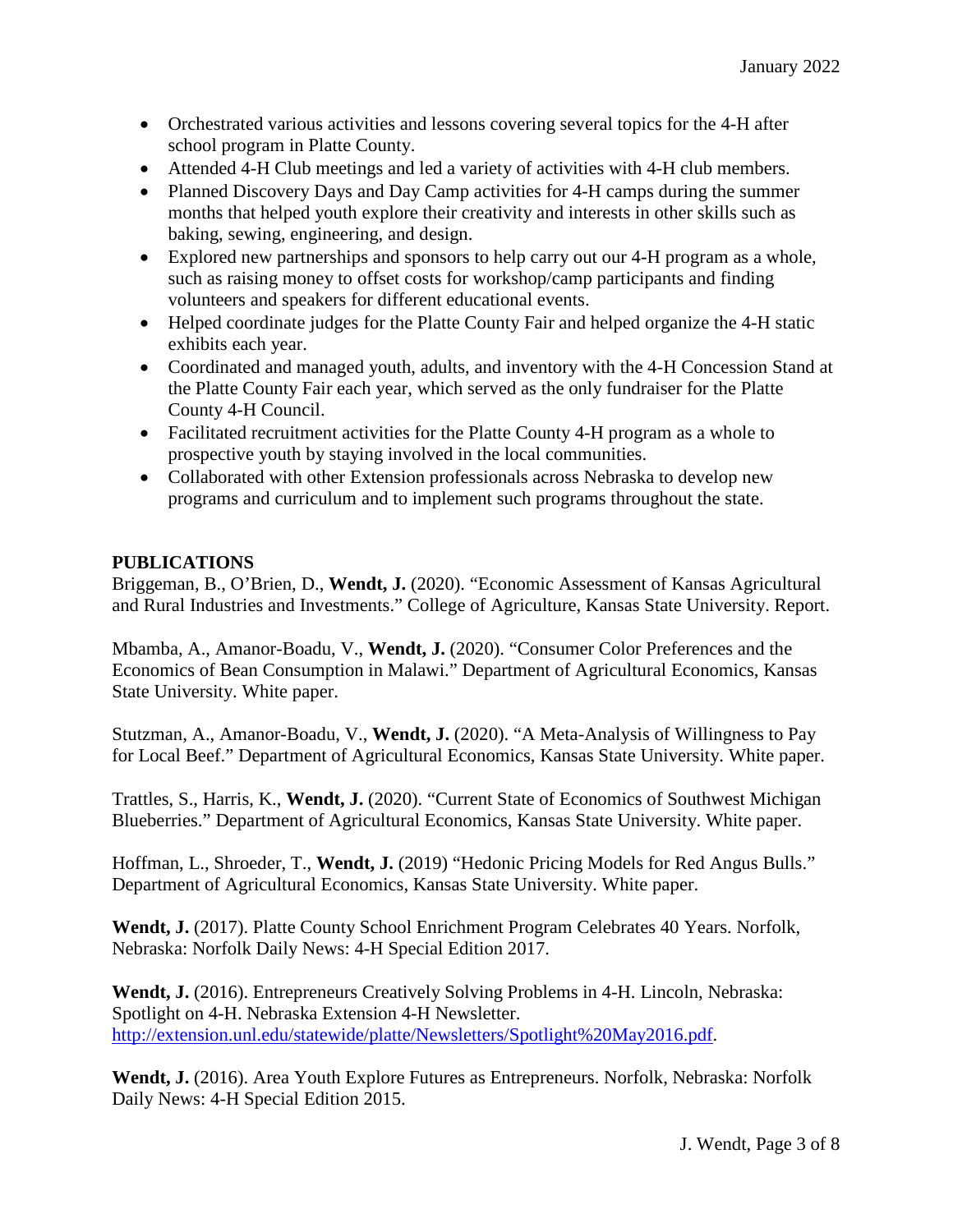#### **WORK IN PROGRESS**

**Wendt, J.**, Briggeman, B., van Rooyen, J. (2020). "Cooperative Growth in the Agri-food Value Chain: The Case of SSK Cooperative." Potential journal article, potential case study competition material.

**Wendt, J.**, Leatherman, J. (2020). "An Improved Assessment of Agriculture's Economic Contribution to the Kansas Economy." Report, potential journal article.

Brainard, D., Amanor-Boadu, V., **Wendt, J.** (2020). "Veterinary Pain Management: Mitigating the Opioid Epidemic." Department of Agricultural Economics, Kansas State University. White paper.

Wilson, L., Amanor-Boadu, V., **Wendt, J.** (2020). "An Economic Feasibility Analysis of Pulsed Electromagnetic Field Therapy as an Equine Therapeutic Modality." Department of Agricultural Economics, Kansas State University. White paper.

Avedian, N., Shanoyan, A., **Wendt, J.** (2020). "Fresh Produce Retail – Analysis of Vertical Coordination and Procurement Models in the Central California Lemon Supply Chain." Department of Agricultural Economics, Kansas State University. White paper.

#### **PRESENTATIONS**

**Wendt, J.,** Briggeman, B., Bergtold, J. (Presenter and Co-Author), Kansas State University Graduate Student Council Research and the State, Poster Presentations, "Valuing Trust: An Application to Agricultural Lending." (October 27, 2021). (~50 attendees)

Wendt, J. (Guest Lecturer), AGEC 120: Agricultural Economics and Agribusiness. "Demand." (October 13, 2021). (130 attendees).

**Wendt, J.** (Guest Lecturer), AGEC 115: Decision Tools for Agricultural Economics and Agribusiness. "Goal Seek." (March 26, 20201). (25 attendees).

**Wendt, J.,** Briggeman, B., Von Rooyen, J. (Presenter and Co-Author), International Food & Agribusiness Management Association (IFAMA) Annual Conference, Online Symposium, "Cooperative Growth in the Agri-food Value Chain: The Case of SSK Cooperative", published in proceedings. (September 23, 2020). (30 attendees).

**Wendt, J.,** Leatherman, J. (Presenter & Co-Author), Risk and Profit Conference, Kansas State University Department of Agricultural Economics, Manhattan, KS, "An Improved Assessment of Agriculture's Contribution to the Kansas Economy", published in proceedings. (August 12, 2020). (90 attendees).

**Wendt, J.,** Burda, M. (Presenter & Co-Author), National Association of Extension 4-H Agents (NAE4-HA) National Conference, National Association of Extension 4-H Agents (NAE4-HA),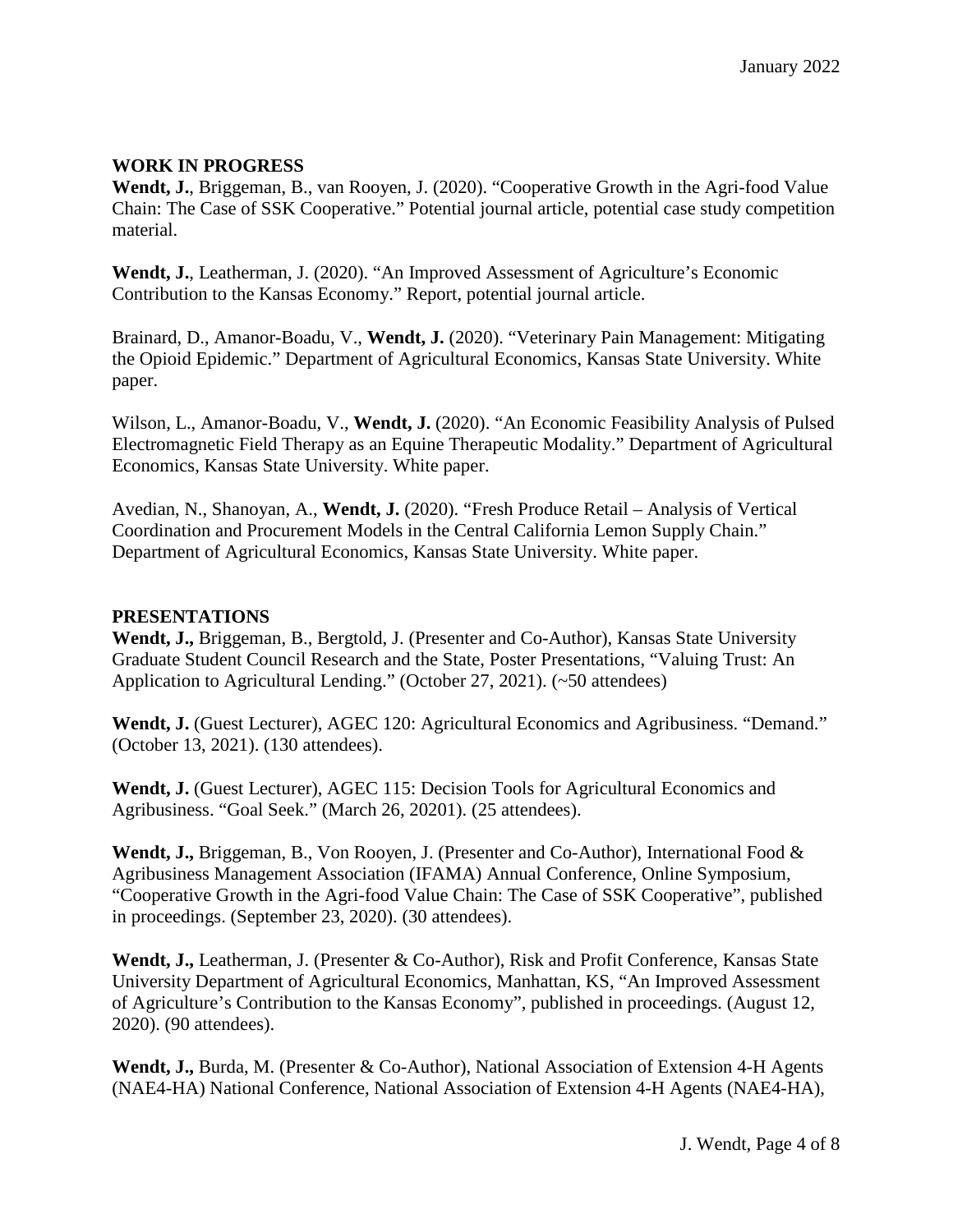Indianapolis, IN, "Inventure Day: An Entrepreneurial Adventure for Middle School Youth", published in proceedings. (November 13, 2017). (30 attendees).

**Wendt, J.,** Columbus Morning Rotary Weekly Meeting, Columbus Morning Rotary, Columbus, NE, "The Platte County 4-H Program". (July 13, 2017). (15 attendees).

#### **GRANTS AND SCHOLARSHIPS RECEIVED**

Ralph K. Morris Foundation. *Elroy Webster Cooperative Studies Scholarship,* (2020) \$2,500.

Nebraska Extension, *Nebraska Innovation Grant,* (2018) \$9,850, **Wendt, J.,** Kreikemeier, J., Hansen, J., Wickham, T.

| <b>Course</b>                                    | <b>Semester</b> | <b>Overall Instructor</b><br>Rating | <b>Overall Course</b><br><b>Rating</b> |
|--------------------------------------------------|-----------------|-------------------------------------|----------------------------------------|
| <b>ENTR 1050</b><br>Intro to<br>Entrepreneurship | Spring 2019     | 3.6/4.0                             | 3.7/4.0                                |

## **STUDENT EVALUATION RESULTS Selected Results from Student Evaluations from Central Community College**

## **Written Feedback**

"Intro to entrepreneurship was not what I was expecting. I did not expect our assignments, our readings, our papers, to be so detailed. At first, I signed up for the class because I was thinking that it would be an easy way to boost my GPA. However, it did not end that way. It is weird, because in the end, I am proud that this was not the case."

"Your class was very well orchestrated. I mean this because online classes are not always easy to interpret. Instructions, the things we learned, the spacing of assignments. It was all set up nicely for me as a college student to prepare for, and complete. Your lectures helped to reiterate any indecisiveness or doubt in what I was to accomplish. I thank you for that, and it makes this online class a success, opposed to some others I have taken in the past."

"I learned that to be an entrepreneur, you really must be passionate in what it is you want to do. You cannot go in half way, because part of being a leader is being dedicated and showing what it means to desire success. Your class has opened my eyes in several ways, one being that I could open a business in the future. Opportunities lie everywhere around us, and it is up to me to make the right choice as to how I continue to expand my career outlook."

"In conclusion, your class tested my creative abilities, my limits, and my comfort zone. Your class forced me to apply myself in ways I have never done before, and it was an experience worth having. I do not regret signing up for the class, and do not regret finishing it. I have learned a lot about myself, and that is what college is for right? We must learn more about ourselves to create our own path. A path we would take again 40 years from now. So, thank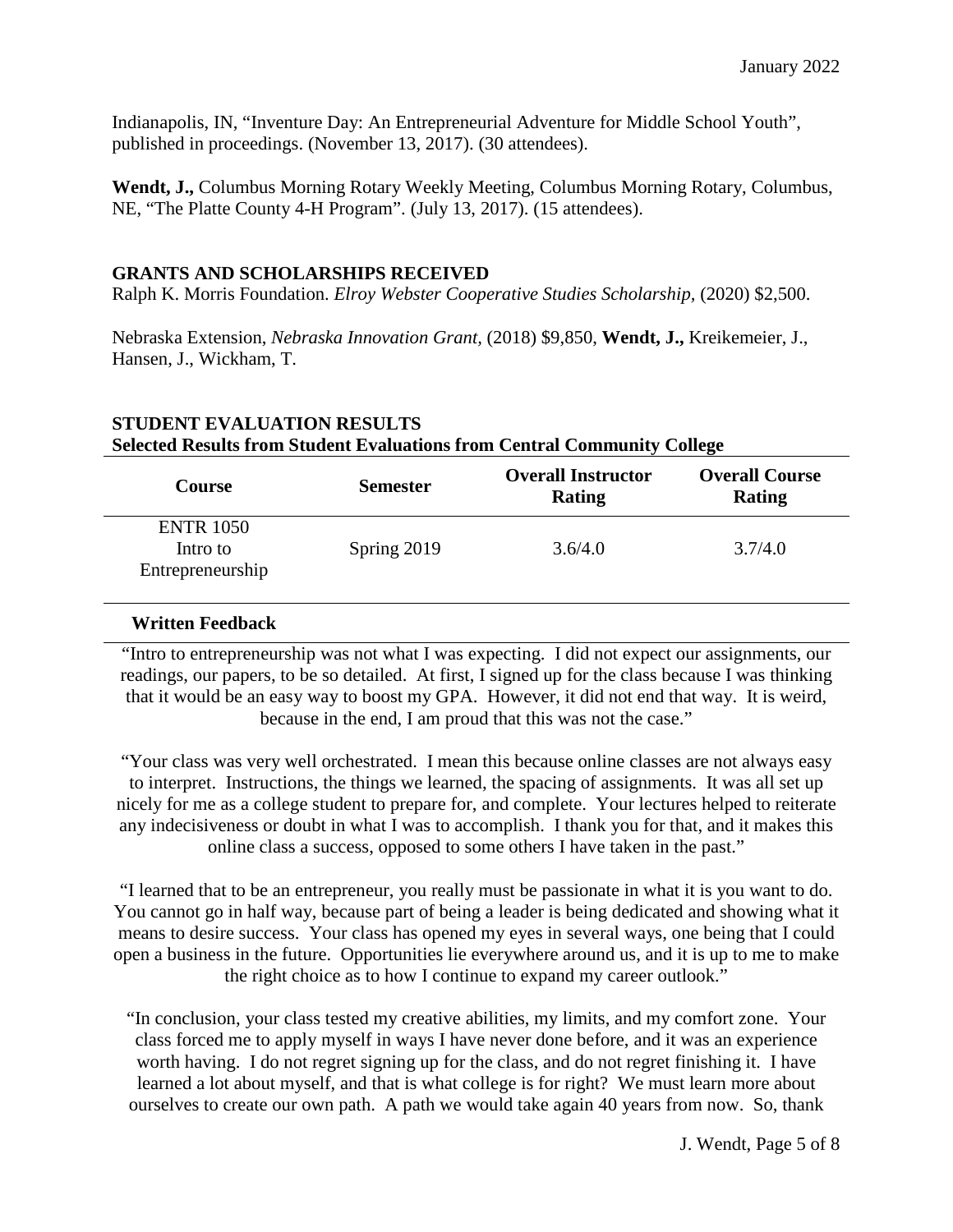you."

"This class gave me more confidence because I always thought, oh I'm not creative, I will never be able to get through even the first assignment. However, you were always there to encourage me and to help me if I had any questions. So, I was able to come up with a business idea, a vision and mission statement, all the way to the final business plan. I was able to capture a strong image of what it's like if I were to start my own business."

#### **HONORS/AWARDS**

Ralph K. Morris Elroy Webster Cooperative Studies Scholarship (2020)

Achievement in Service Award – National Association of Extension 4-H Agents (2018)

- Award of Excellence Creative Team Program INVENTURE Day State Winner Nebraska Cooperative Extension Association (2018)
- Denise Miller Innovator Award State Winner National Association of Extension 4-H Agents (2017)
- Educational Materials Team Award Regional and National Winner National Association of Community Development Extension Professionals (2017)
- Citizenship in 4-H Youth Development Award Regional Winner National Association of Extension 4-H Agents (2016)
- Excellence in Healthy Living Programming Award State Winner Nebraska Cooperative Extension Association (2016)
- Chancellor's Scholar University of Nebraska Lincoln (2013)
- Dean's List University of Nebraska Lincoln (2009-2013)
- Dean's List International College of Management Sydney (2012)

## **ORGANIZATIONS/SERVICE**

International Food & Agribusiness Management Association (IFAMA) member Agricultural & Applied Economics Association (AAEA) member Phi Kappa Phi life member

Graduate Student Council (GSC) at Kansas State University:

- Member (September 2019-May 2020)
- Awards and Recognition Committee Co-Chair (September 2019-January 2020)

Graduate Students in Agricultural Economics (GSAE) at Kansas State University:

- Member (August 2019-Present)
- Representative (November 2019-November 2020)

Nebraska Cooperative Extension Association (NCEA):

- Member (2014-2018)
- Audit and Budget Committee Chair (2016-2017)
- 4-H Section Member (2014-2018)
- 4-H Section Policy Committee Member (2014-2018), Secretary (2015-2016), Chair-Elect (2016-2017), Chair (2017-2018)
- 4-H Section Jr. Director (2016-2017)
- 4-H Section Sr. Director (2017-2018)

National Association of Extension 4-H Agents (NAE4-HA):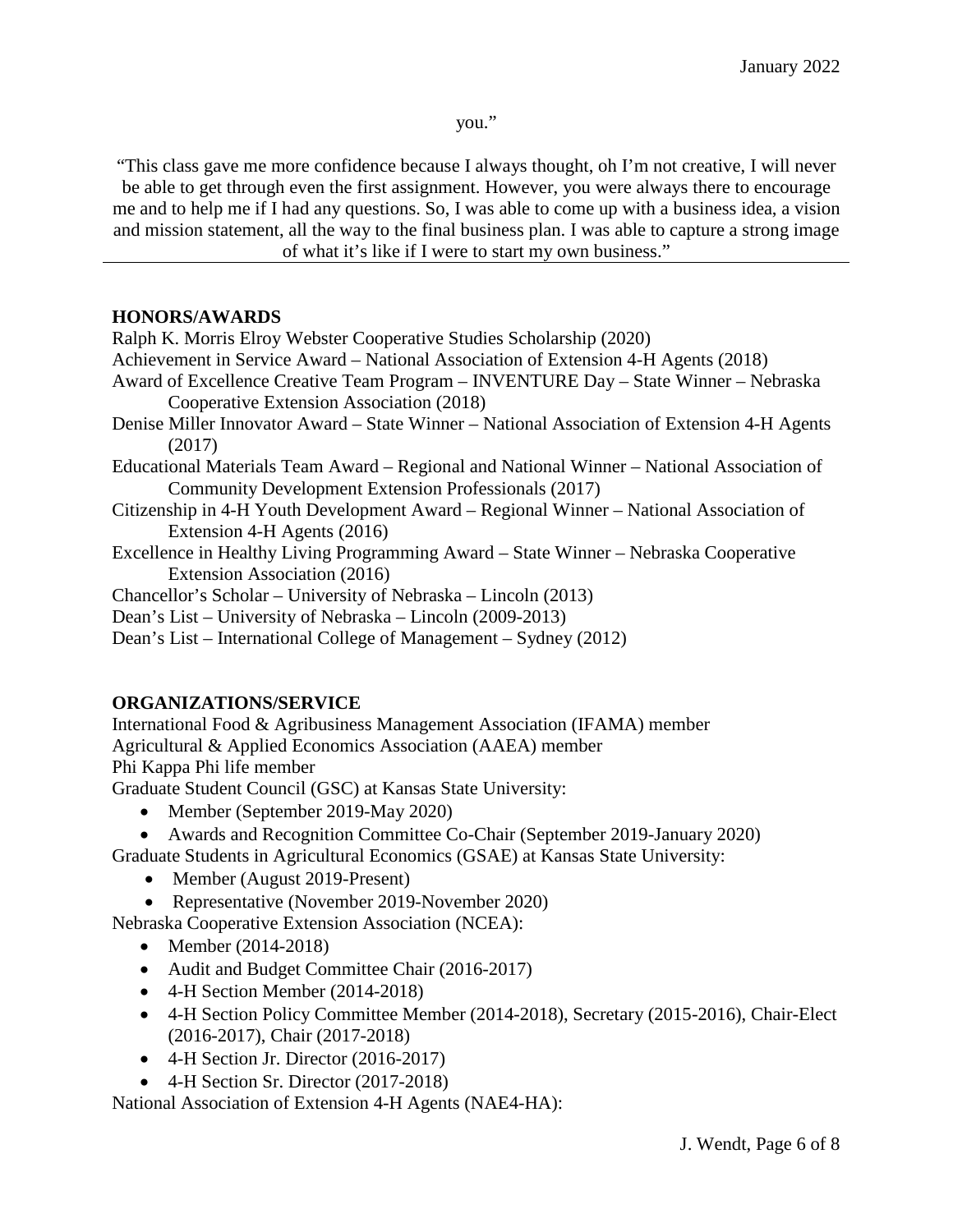- Member (2014-2018)
- Citizenship Task Force Member (2016-2017)

Nebraska Extension 4-H and Youth Development, Agricultural Literacy Signature Outcome Area Committee Member (2014-2016)

University of Nebraska – Lincoln Nebraska Alumni Association Young Alumni Academy Member (2016-2017)

Volunteer: First Lutheran Church Thursday Suppers, Manhattan KS (November 2020-present) Volunteer: First Lutheran Church Youth Group leader, Manhattan KS (October 2019-August 2020)

Volunteer: Kiwanis Club (October 2014-October 2018)

Volunteer: Rotary Club (April 2017-August 2019)

Volunteer: Habitat for Humanity Faith Relations Committee member (2016-2018)

Volunteer: TeamMates Mentoring Program (January 2010-May 2013, October 2015-May 2019)

#### **CONFERENCES ATTENDED**

Kansas Cooperative Council Director Development Program (2021)

Arthur Capper Cooperative Center (ACCC) Leadership Symposium (2021)

National Farmers Union College Conference on Cooperatives (2021 – online)

International Food & Agribusiness Management Association (IFAMA) Annual Conference  $(2020 - \text{online})$ 

Agricultural & Applied Economics Association (AAEA) Annual Conference (2020 – online)

Risk and Profit Conference (2019, 2020, 2021) – Kansas State University

Women Managing the Farm Conference (2020) – volunteer

Kansas Farm Bureau Young Farmers and Ranchers Annual Conference (2020) – hosted MAB promotional booth

Global Agenda for Sustainable Livestock (2019) – Kansas State University – attendee and volunteer

4-H Citizenship Washington Focus (2018)

National Association of Extension 4-H Agents

- Portland, Oregon, 2015
- New Orleans, Louisiana, 2016
- Indianapolis, Indiana, 2017

Real Colors Trained Facilitator (2017)